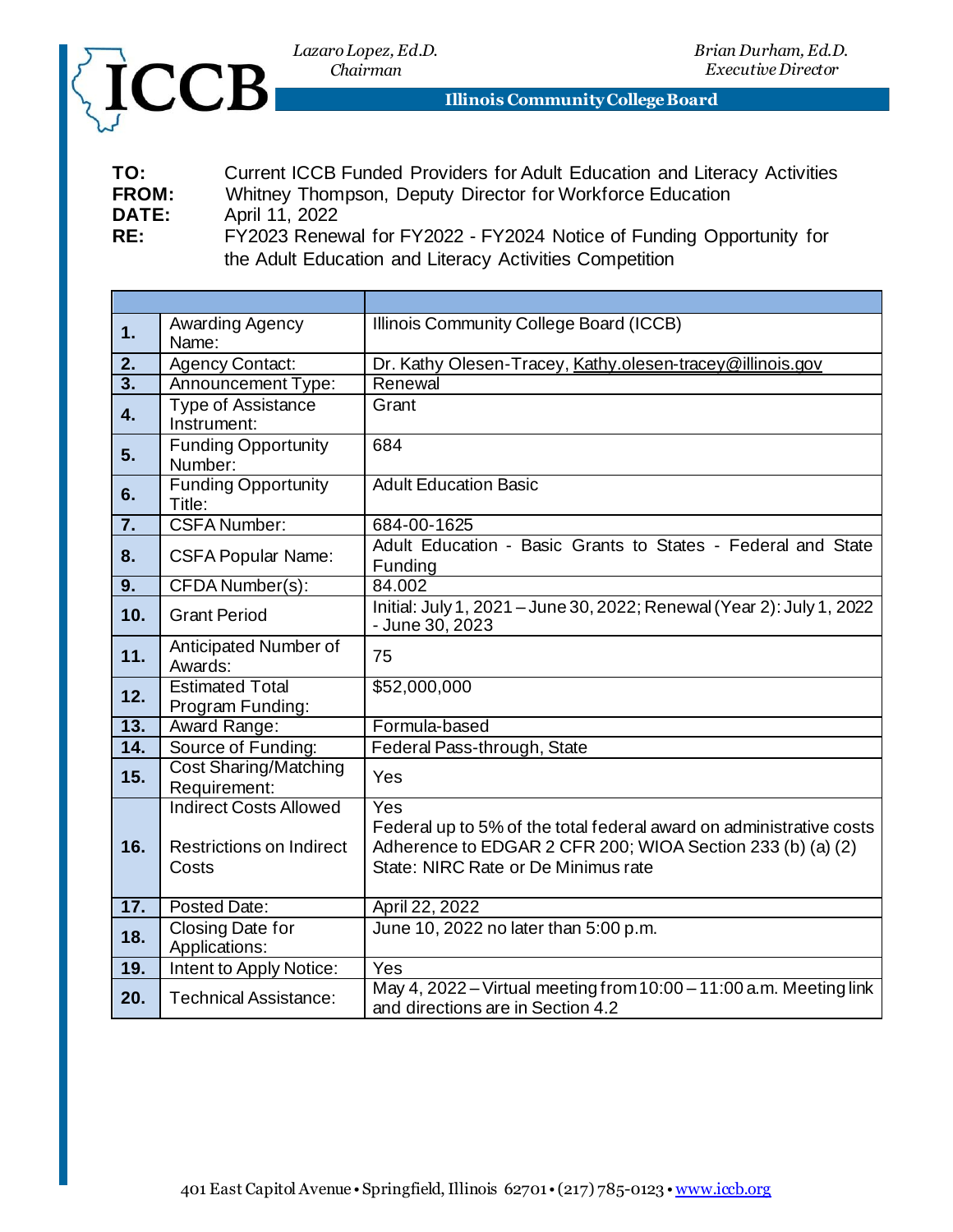#### **1.PROGRAM DESCRIPTION**

# *1. Purpose*

This Notice of Funding Opportunity (NOFO) is intended to solicit a Renewal Proposal from currently ICCB funded AEFLA programs (CFR 463.23) that work to achieve the purpose of Title II of the Workforce Innovation and Opportunity Act (WIOA) of 2014 which is to provide adult education and literacy services in order to

- (1) assist adults in becoming literate and obtain the knowledge and skills necessary for employment and self-sufficiency;
- (2) assist adults who are parents or family members in obtaining education and skills that
	- (A) are necessary to become full partners in the educational development of their children
	- (B) lead to sustainable improvements in the economic opportunities for their family;
- (3) assist adults in attaining a secondary school diploma and in transitioning to postsecondary education and training including through career pathways;
- (4) assist immigrants and other individuals who are English language learners in (A) improving their
	- i. reading, writing, speaking and comprehension skills in English ii. mathematics skills;
	- (B) acquiring an understanding of the American system of Government, individual freedom, and the responsibilities of citizenship.

### *1.2 Program Information*

This Renewal provides Year 2 (July 1, 2022 through June 30, 2023) funding of the FY2022 Adult Education and Literacy Request for Proposal (July 1, 2021- June 30, 2024) for carrying out the following programs under WIOA Title II:

- Adult Education and Literacy Activities (Section 231),
- Adult Education in Correctional Institutions (Section 225).

#### **Summary Statement from the State of Illinois Unified Plan**

Under the federal Workforce Innovation and Opportunity Act (WIOA), the State of Illinois submitted a Unified State Plan that guides the partnership and program implementation of the four core partners including. The Department of Commerce and Economic Opportunity, the provider of Title I provides workforce services for adults, youth, and dislocated workers. The Illinois Community College Board (ICCB), the provider of Title II and administrator for Postsecondary Perkins provides Adult Education and Career and Technical Education services. The Illinois Department of Employment Security, the provider of Title III services, administers employment services and unemployment insurance. Title IV services, Vocational Rehabilitation, are provided by the Department of Human Services. Together, these core agencies support the vision and state goals in the State of Illinois Unified State Plan. The ICCB is seeking current adult education providers that will fulfill the requirements of the WIOA as outlined in the State Unified Plan.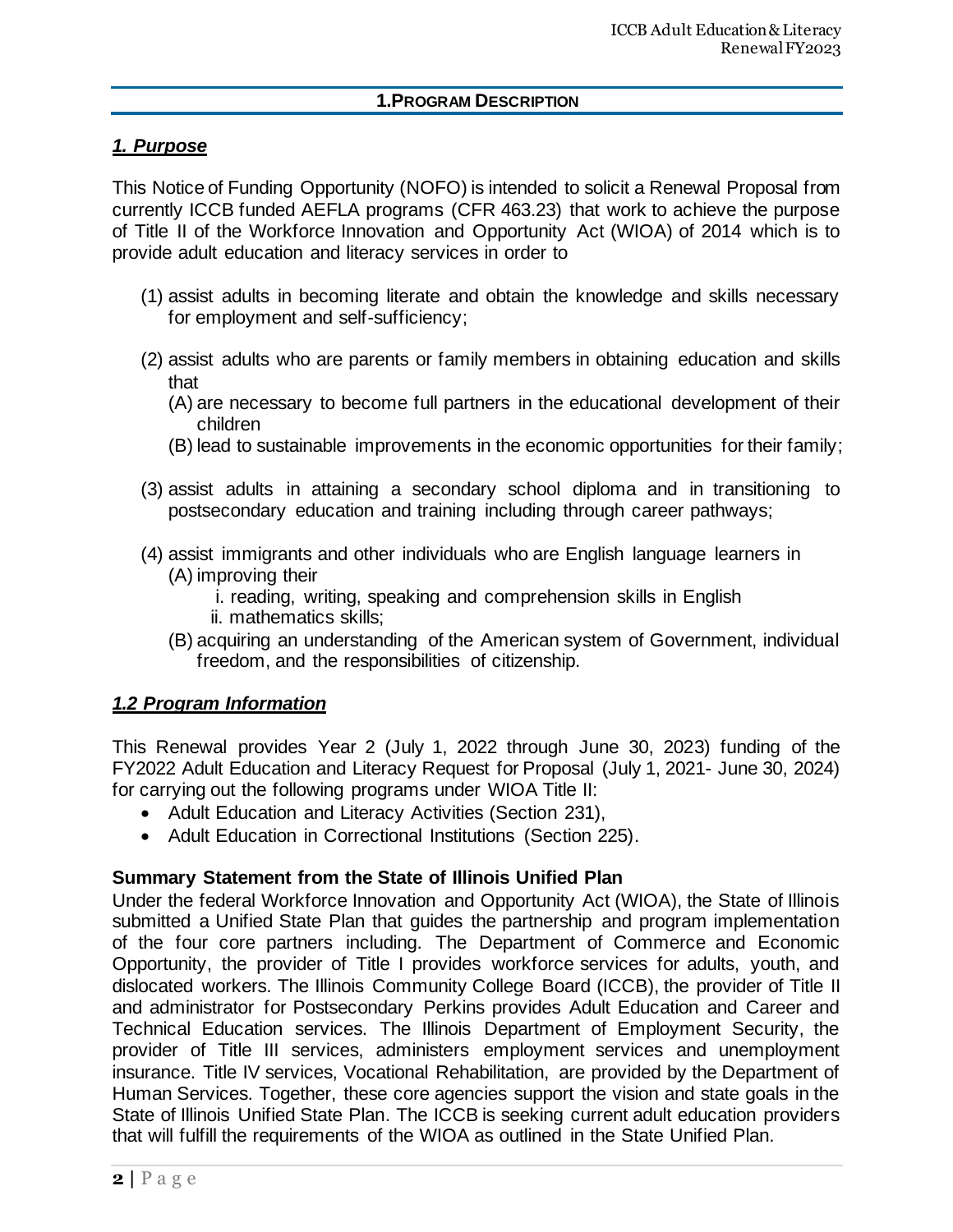Below are six essential strategies that underpin Illinois' commitment to engage and support all parts of our education, workforce, and economic development systems. These strategies complement the eight guiding principles of the Illinois Workforce Innovation Board Strategic Plan, including the identification of clear metrics for progress and success, for informing continuous improvement, system integration, and the identification of innovative efforts and ultimately, the Governor's Executive Order 3 to strengthen the state's commitment to workforce development and job creation. They contain bedrock principles of holistic career pathway management for secondary, as well as postsecondary students and workers and demand-responsive solutions for employers. Within the operational planning section, activities associated with implementing these strategies are fully described.

- (1) *Coordinate Demand-Driven Strategic Planning at the State and Regional Levels.*
- (2) *Support Employer-Driven Regional Sector Initiatives.*
- (3) *Provide Economic Advancement for All Populations through Career Pathways.*
- (4) *Expand Service Integration.*
- (5) *Promote Improved Data Driven Decision Making.*
- (6) *Advance Public-Private Data Infrastructure.*

To learn more about the State Unified Plan, which provides direction to the four core partners and many required partners, visit: <https://www.illinoisworknet.com/WIOA/Resources/Pages/StateUnifiedPlan.aspx>

To access Title II, Adult Education and Literacy, of the Workforce Innovation and Opportunity Act of 2014: [https://www.gpo.gov/fdsys/pkg/PLAW-113publ128/pdf/PLAW-](https://www.gpo.gov/fdsys/pkg/PLAW-113publ128/pdf/PLAW-113publ128.pdf)[113publ128.pdf](https://www.gpo.gov/fdsys/pkg/PLAW-113publ128/pdf/PLAW-113publ128.pdf)

### **Adult Education Strategic Plan**

This application specifically focuses on transforming the lives of adult learners and readying them for education, training, and employment. It will require applicants to improve the basic literacy and language skills in an effort to transition those students to education/training and employment. As the economy changes, there is a need to help more low-skilled adults access postsecondary education and pathways to employment. The Strategic Plan for Adult Education stipulates that "adult education cannot accomplish this alone." To provide a clear direction, quality instruction, and targeted support for accelerated achievement of learner goals through further education, occupational training, and employment, it will take multiple partners to ensure the pathway system is responsive to the needs of adult learners and the workforce. Our Adult Education Strategic Plan recognizes that the changing economy requires Illinois learners develop new skills, knowledge, and credentials. The four goals listed below are foundational priorities of an adult education system.

### **Strategic Plan Goals:**

(1) *Improve Outcomes by Scaling Effective Models and Strategies Across the System.*  Build, expand, and scale comprehensive career pathway systems, and create the conditions across every Adult Education program to find breakthrough ways of expanding those proven models.

(2) *Increase Postsecondary Transitions and Credential Attainment***.** Recognizing that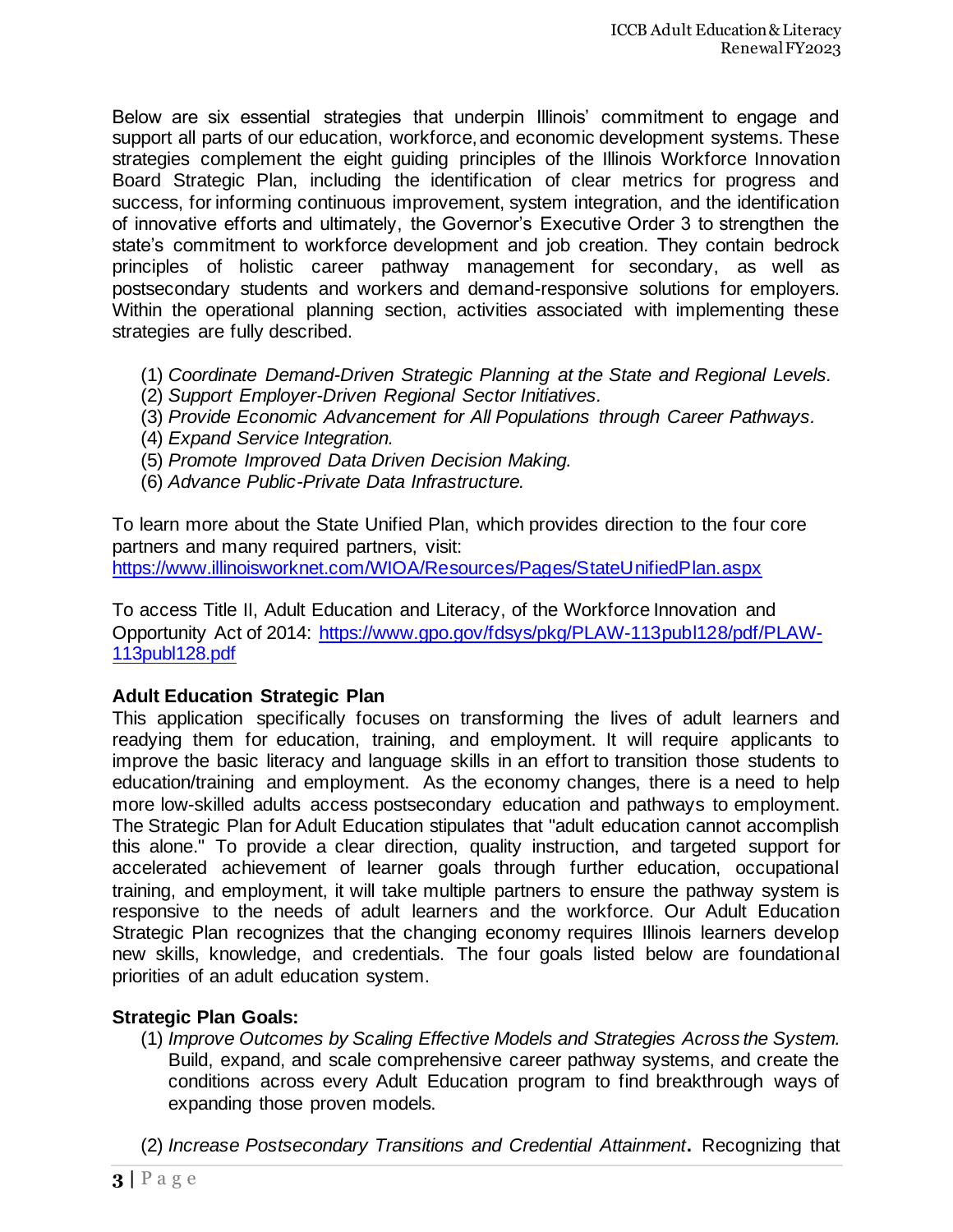access to postsecondary education is not enough, but also ensuring students are accessing postsecondary education and earning credentials that are in demand.

- (3) *Strengthen College and Career Readiness***.** College and career readiness for underprepared adult students is critical to overall success. Increasingly, students entering the workforce are discovering that they need critical knowledge and skills that are used in the workplace.
- (4) *Develop Life-long Career Pathways Systems and Enabling Technologies.* Strategizing for career and life options while meeting the diverse and contextspecific learning needs of various age groups, including the acquisition of basic literacy and technical skills through both formal education and effective alternative pathways to learning.

To learn more about the Illinois Adult Education Strategic Plan, visit: http://www2.iccb.org/iccb/wpcontent/pdfs/adulted/strategic\_plan/ICCB\_Adult\_Education\_Strategic\_Plan\_2018- 2023.pdf

## *3. Program Priority: Establish a Career Pathway System*

The elements and goals identified in the Adult Education Strategic Plan help to build a career pathways framework for the movement of adult learners into postsecondary education and training programs and employment. To achieve these goal priorities, this application will require eligible institutions to demonstrate how they will develop, enhance, and expand a career pathway system for adult learners. These services must include partnerships with core and required partner programs, local workforce development boards, employers, institutions of higher education, social service agencies, and others in order to develop a comprehensive approach to the delivery of adult education services.

A *Career Pathway* is defined under WIOA Section 3, as follows.

Career pathway means a combination of rigorous and high-quality education, training, and other services that—

- aligns with the skill needs of industries in the economy at the State or regional levels involved;
- prepares an individual to be successful in any of a full range of secondary or postsecondary education options, including apprenticeships;
- includes counseling to support an individual in achieving the individual's education and career goals;
- includes, as appropriate, education offered concurrently with and in the same context as workforce preparation activities and training for a specific occupation or occupational cluster;
- organizes education, training, and other services to meet the particular needs of an individual in a manner that accelerates the educational and career advancement of the individual to the extent practicable;
- enables an individual to attain a secondary school diploma or its recognized equivalent, and at least 1 recognized postsecondary credential; and
- helps an individual enter or advance within a specific occupation or occupational cluster.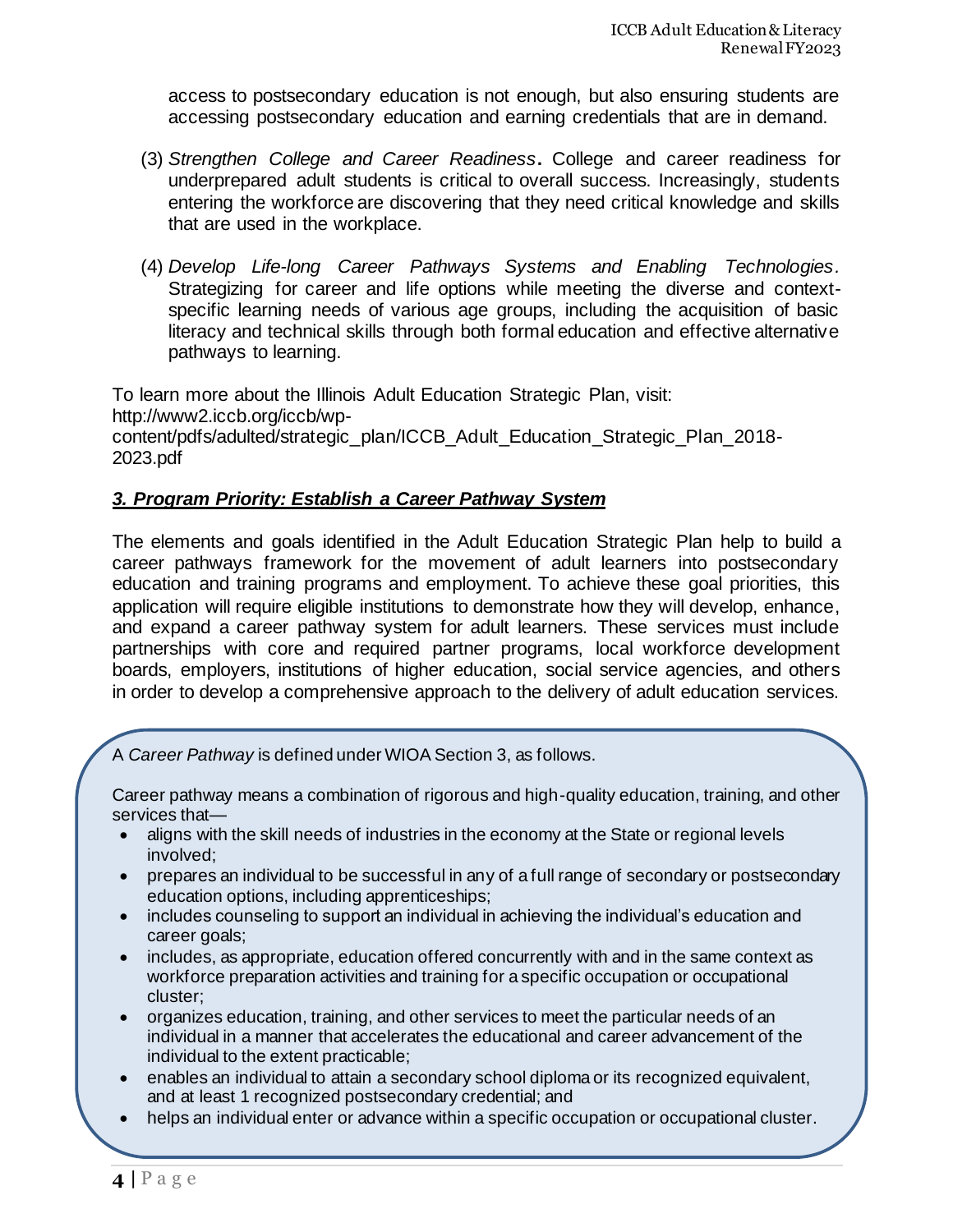Providers proposing services under this Renewal are required and must demonstrate the ability to develop a career pathway program that provides opportunities for transitions into postsecondary education and training programs as well as into employment. Bridge Programs, Integrated Education and Training Programs, as well as Workforce Preparation Programs are critical components for adult education in contributing to a comprehensive career pathway system and must be designed to meet local or regional industry needs identified in the local area workforce plans.

## *4. Required and Allowable Services and Instructional Activities*

Required services and activities as well as allowable service and instructional activities are detailed for each Adult Education program funded under this NOFO: (1) Adult Education and Literacy Activities and (2) Adult Education in Correctional Institutions.

### **Required Activities (for all programs under this NOFO)**

Under this Request for Continuation, the ICCB envisions comprehensive Adult Education programs that will provide an array of instructional and support services designed to help students make smooth transitions within adult education and into postsecondary education/training and employment. The expectation is that applicants will propose services for all students, at all levels beginning at the low literacy levels through preparation for postsecondary education and employment that are aligned with the four goal statements in the Adult Education Strategic Plan "Expanding Career Pathways Opportunities in Adult Education", and meet the requirements and expectations per the Unified State Plan and WIOA. Each fiscal year, funded providers will carry out the following activities as described in Section 231(e) of WIOA as well as other requirements as designated by the ICCB:

### **Priority Services**

• Scale effective strategies *including the required bridge programs and Integrated Education and Training Models*, such as Integrated Career and Academic Preparation System (I-CAPS) or other approved integrated models that meet the required guidelines for the ICCB.

oThe following expectations are outlined for the duration of this grant.

- Year 1: At least 1 active bridge program is required.
- Year 2: At least 1 active bridge AND at least one active IET/ICAPS program
- Year 3: At least 1 active bridge AND at least one active IET/ICAPS program
- Implement contextualized Career Pathways and Industry-focused curricula that are aligned with industries and occupations targeted at the state and regional levels while responding to the needs of local employers
- Build on the Illinois Adult Education (ABE/ASE), ELA/ESL Standards/Common Core and College Readiness Standards, and the Illinois Career Cluster Framework to ensure students are college and workplace ready
- Integrate technology focused instruction to improve learning and the skills necessary for success of students in adult education, and their transition into postsecondary education and employment. This incudes, but is not limited to digital literacy, specific instructional software, distance education (i-Pathways), and the development of other technology skills needed for student success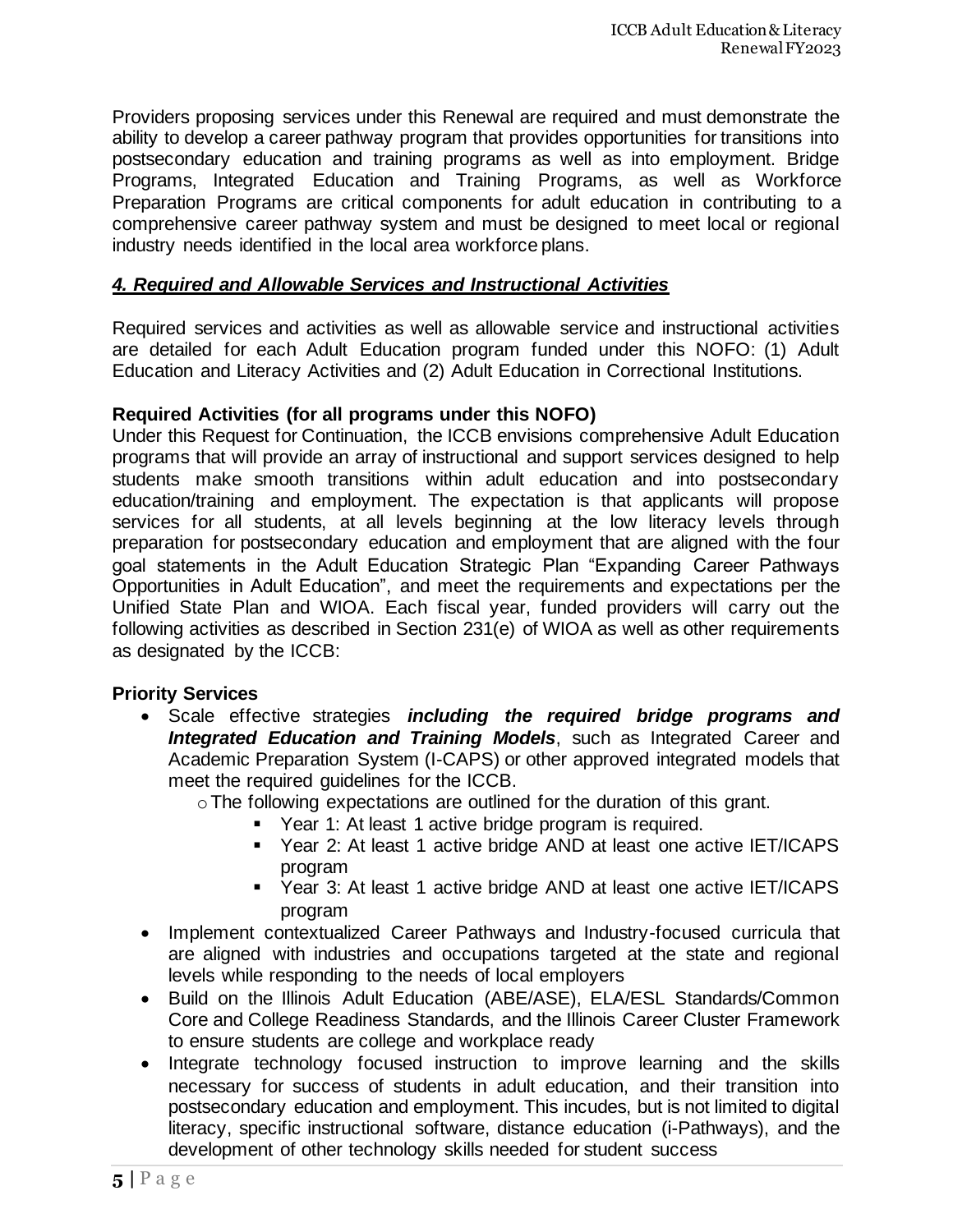## **Required Services**

- Utilize Data to improve instruction and services to ensure Performance **Accountability**
- Focus on developing and expanding the use of subject matter experts, Specialists, and Master Teachers in Language Arts Reading, Math, Writing, Special Learning Needs, Curriculum and Instruction, and Transitions Specialists to enhance instructional offerings and delivery
- Utilize evidence-based and integrated teaching methodologies that are based on research to prepare students for college and career readiness
- Prioritize transitioning students to postsecondary training and degree attainment, industry recognized credential attainment, and/or employment

Additionally, the ICCB would also picture an adult education Career Pathway system that has:

- Multiple entry points for all adult learners, including One-Stop locations
- Opportunities for students to increase their basic skills
- Accelerated learning opportunities that include Bridge and Integrated Education and Training Programs
- Structures that demonstrate how an individual transitions to each level of instruction/education and into postsecondary education and/or employment
- Collaborations with partners to connect adult learners to postsecondary education and employment opportunities
- Innovative approaches to build and deliver instruction that meets the needs of the adult learner and the workforce
- Concentrated, data-driven professional development activities that maximizes and supports quality teaching and learning in the classroom as well as supports the transition of adult learners to postsecondary education/training and employment
- Established partnerships with core and/or required partners to ensure enhanced student support services to smooth transitions to education/training and employment
- Consortia models that encompass all services through a seamless delivery of activities that provide comprehensive approaches to adult learners including basic skills instruction to transitioning adult learners and fulfills the employer and community needs
- Other elements that promote the success of an Adult Education Career Pathway program

# **Eligible Services and Allowable Instructional Activities**

Below are the eligible services and allowable activities for each program: Adult Education and Literacy and Corrections Education. Allowable activities supported by Illinois funds are also identified.

# **Adult Education and Literacy Activities (Section 231):**

Funding available under this section will be used to fulfill the requirements under this section with the exception of those identified as state only activities.

- Adult education and literacy (including ABE, ASE, ESL/ELA)
	- Bridge Programs are considered an Illinois specific tool to achieve the requirements of the Adult Education and Literacy Activities.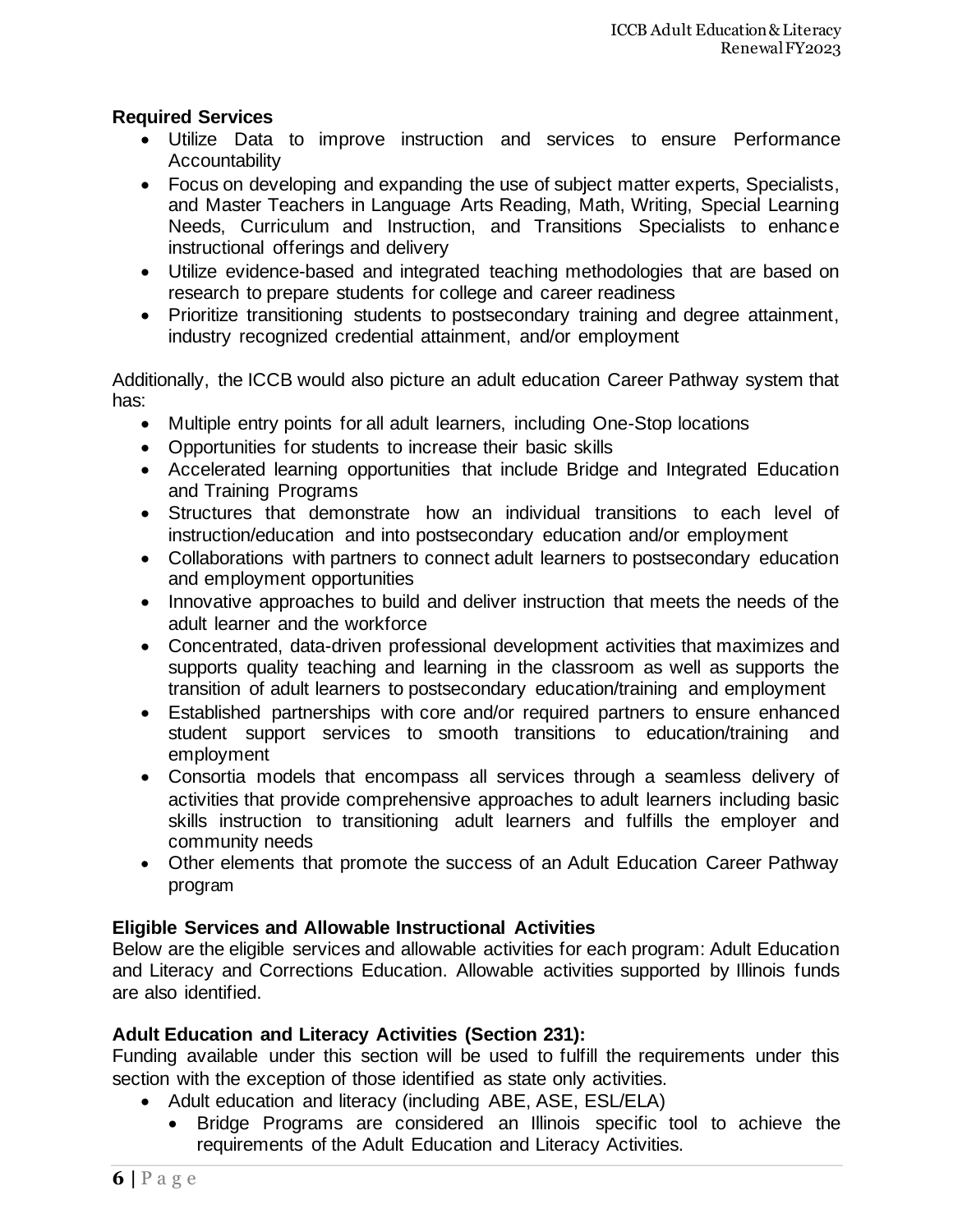- Workplace adult education and literacy activities
- Family literacy activities
- English language acquisition activities
- Workplace preparation activities/Career Awareness/Development
- Integrated Education and Training (IET)

### **Correctional Education (Section 225):**

Funding is available to carryout corrections and education for other institutionalized individuals. The funds shall be used to cover costs of education programs for those in correctional institutions and for other institutionalized individuals, including academic programs for: adult education and literacy activities; special education, secondary school credit; integrated education and training; career pathways; concurrent enrollment; peer tutoring; and transition to re-entry initiatives and other post release services with the goal of reducing recidivism.

### **State Supported Activities**

Specific instructional activities that may be integrated into the adult education program to support the eligible services leading to increased student outcomes include the following:

- Civics Education Only (State funding only)
- Citizenship only (State funding only)
- Vocational Training (State funding only and only in conjunction with Integrated Education and Training models)
- Foreign Language HSE (State funding only)

### *5. Priority Populations and Eligible Students*

The ICCB is committed to serving the populations that are most in need of the services as identified under the Illinois Unified Plan and increasing educational equity for members of special populations. [http://illinoisworknet.com/UnifiedStatePlan2020.](http://illinoisworknet.com/UnifiedStatePlan2020)  **Providers will be required to serve a minimum of 150 NRS reportable individuals (Illinois Requirement).** NRS reportable individuals are individuals who have been assessed with an approved assessment and have participated in at least 12 hours of instruction.

Applicants will be required to develop strategies for the delivery of instructional services targeting the following populations:

- Low literacy adults, including those without a high school diploma
- Low skilled adults
- English language learners
- Long-term unemployed
- Low-income adults
- Individuals with disabilities, including youth with disabilities
- Those receiving public assistance
- Out-of-school youth
- Youth who are in or have aged out of the foster care system
- Youth with a parent who is a member of the armed forces and is on active duty
- Veterans and Veterans with disabilities
- Migrant and seasonal farmworkers
- Formerly Incarcerated Individuals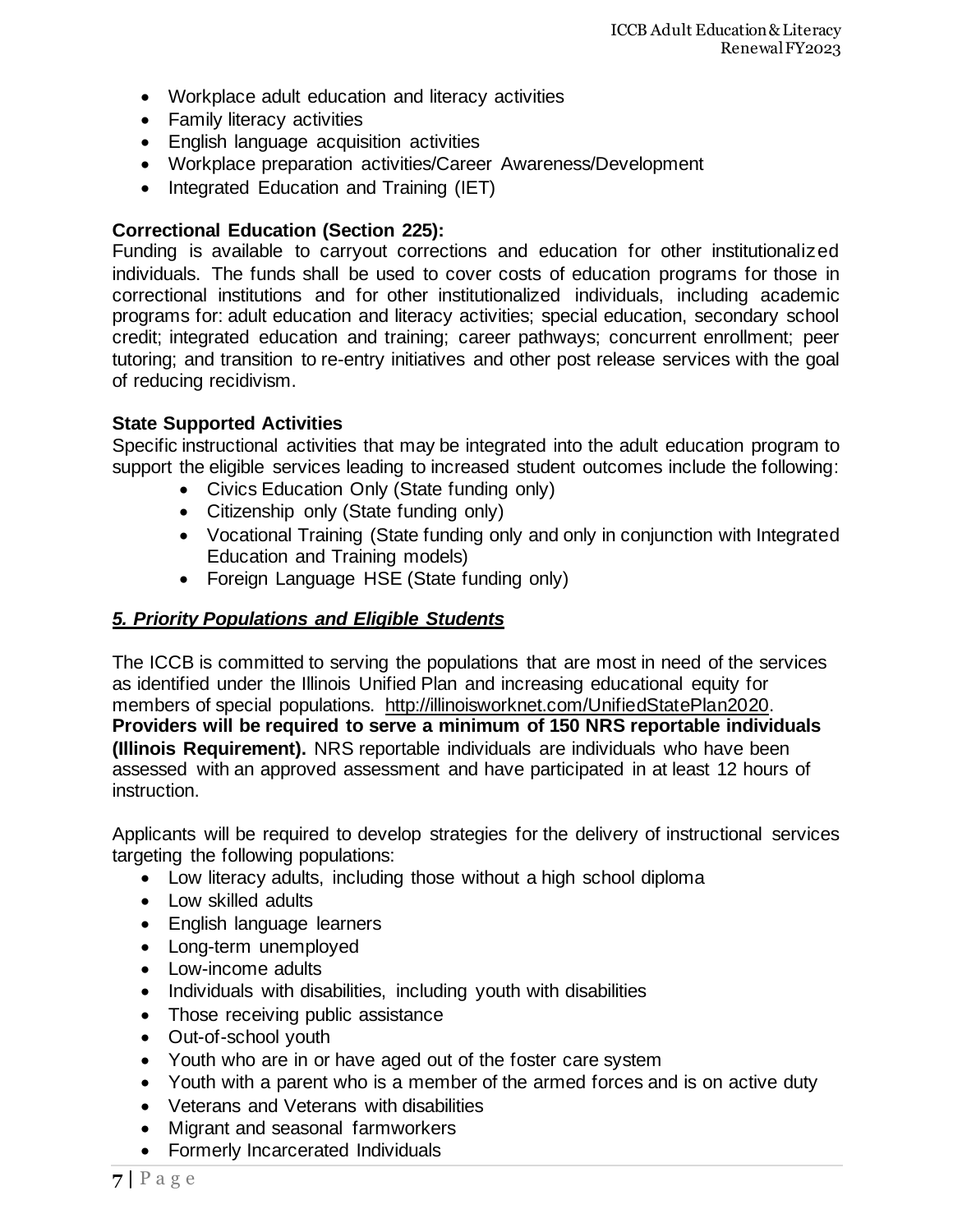- Older individuals
- Individuals experiencing homelessness
- Single parents
- Displaced homemakers
- Indians, Alaska Natives, and Native Hawaiians

## **Individual Eligibility for Services**

An eligible individual to receive Adult Education and Literacy services is an individual:

- who has attained 16 years of age;
- who is not enrolled or required to be enrolled in secondary school under state law; and
- who:
	- o is basic skills deficient;
	- o does not have a secondary school diploma or its recognized equivalent, and has not achieved an equivalent level of education; or ois an English language learner.

## *6. Data and Accountability*

Federal law requires that states demonstrate continuous improvement in achievement of the outcomes negotiated. Applicants will be required to meet and/or exceed all targets as set by the ICCB, according to Federal National Reporting Systems (NRS) guidelines. These indicators of performance are listed below. Eligible applicants funded will be required to use data to improve program service and delivery.

The ICCB will work with providers to determine professional development and program needs for programs failing to meet the guidelines determined by the ICCB. After a second year of failing to meet an acceptable standard outlined in Section 13 of the Adult Education Provider Manual, [http://www2.iccb.org/adult\\_ed/aefl-provider-manual/,](http://www2.iccb.org/adult_ed/aefl-provider-manual/) the ICCB reserves the right to **not fund** any sub-grantee or its subcontractors who does not meet the outcomes or do not meet the requirements of this grant. The following primary indicators of performance are required under the Workforce Innovation and Opportunities Act (WIOA).

| <b>Performance Measures</b>                                                    | <b>FY2023</b> |  |
|--------------------------------------------------------------------------------|---------------|--|
|                                                                                | <b>Target</b> |  |
| (1) Employment (Second Quarter After Exit):                                    | TBD           |  |
| the percentage of program participants who are in unsubsidized employment      |               |  |
| during the second quarter after exit from the program                          |               |  |
| (2) Employment (Fourth Quarter After Exit): the percentage of program          | TBD           |  |
| participants who are in unsubsidized employment during the fourth quarter      |               |  |
| after exit from the program                                                    |               |  |
| (3) Median Earnings (Second Quarter After Exit): the median earnings of        | TBD           |  |
| program participants who are in unsubsidized employment during the second      |               |  |
| quarter after exit from the program                                            |               |  |
| (4) Credential Attainment Rate: the percentage of program participants         | <b>TBD</b>    |  |
| who obtain a recognized postsecondary credential, or a secondary school        |               |  |
| diploma or its recognized equivalent, during participation in or within 1 year |               |  |
| after exit from the program; providing they obtain or retain employment or     |               |  |
| enter postsecondary education                                                  |               |  |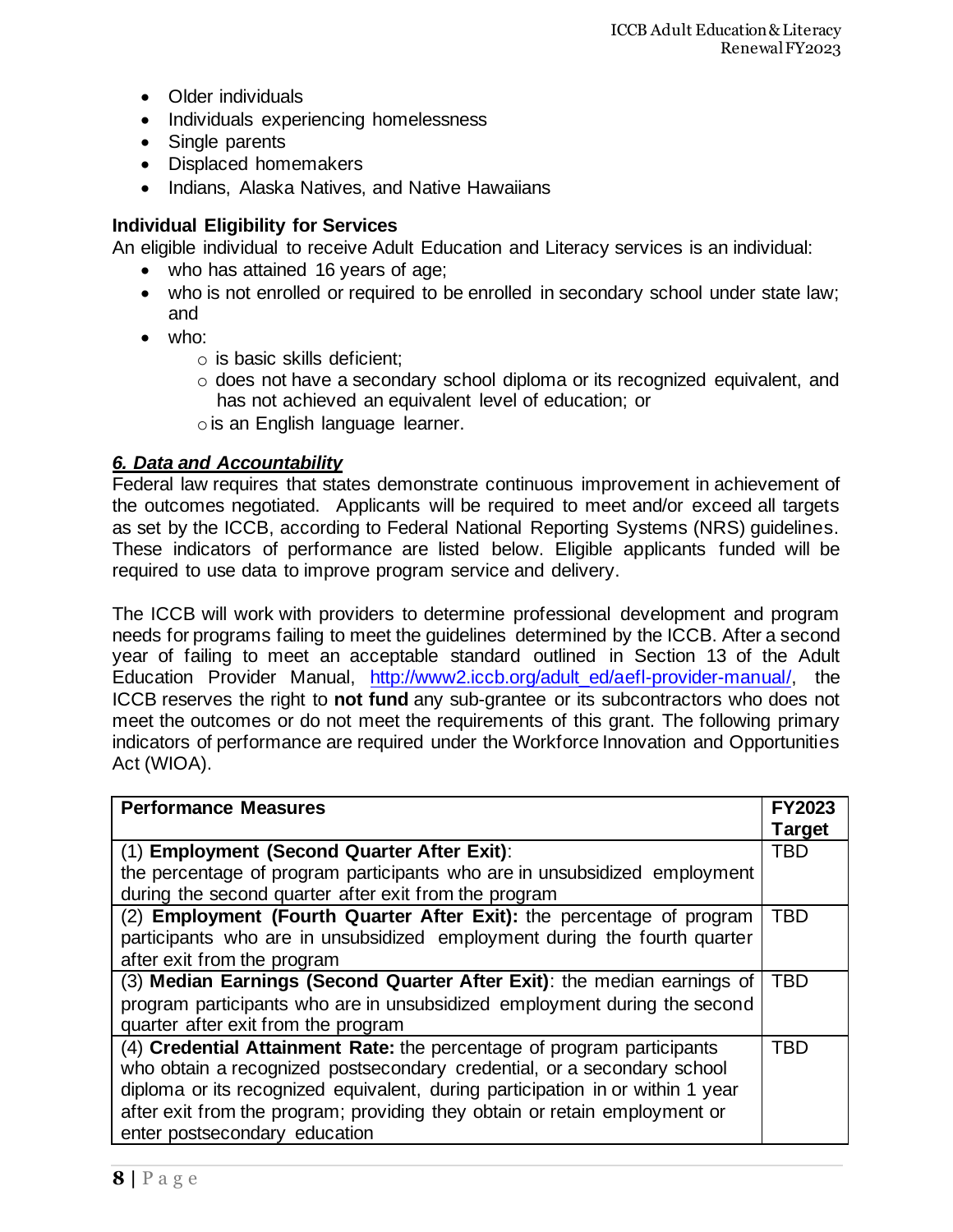| (5) Measurable Skill Gains: the percentage of program participants who,   TBD |  |
|-------------------------------------------------------------------------------|--|
| during a program year, are in an education or training program that leads who |  |
| are achieving measurable skill gains toward such a credential or employment   |  |

Targets for FY2023 and 2024 will be negotiated with the Department of Education and shared with providers in a timely manner.

#### **2. FUNDING INFORMATION**

#### **2.1 Funding Sources**

There are two sources of funding for Adult Education and Literacy provided through the ICCB: Federal and State funds. Federal funds are appropriated by Congress and are allocated to each state through the U.S. Department of Education. State funding is appropriated through the Illinois State Legislature, is periodically competitively allocated to local programs through the ICCB and is distributed on a funding methodology.

|                  | <b>Program</b>                  | <b>Funding Opportunities</b>   |
|------------------|---------------------------------|--------------------------------|
|                  | Adult Education and Literacy    | • Federal Basic                |
|                  |                                 | • State Basic and Performance* |
| $\overline{2}$ . | Adult Education in Correctional | • Federal Basic                |
|                  | <b>Institutions</b>             | • State Basic and Performance* |

*\*State Performance funding is only available to eligible providers with at least one year of prior service.* 

*\*\*IELCE Renewal will be posted in a separate NOFO.*

### *2.2 Funding Restrictions*

State and federal funds may be used to serve eligible participants in the target population as described in the ICCB Adult Education Provider Manal. It is expected that providers will use a variety of resources to provide Adult Education and Literacy instructional and support services.

**Federal Funds.** Per Section 233 of WIOA

- Not less than 95 percent shall be expended for carrying out adult education and literacy activities
- The remaining amount, not to exceed 5 percent, shall be used for planning, administration (including carrying out the requirements of section 116), professional development, and the activities described in paragraphs (3) and (5) of section 232.
- SPECIAL RULE—In cases where the cost limits described in subsection (a) are too restrictive to allow for the activities described in subsection (a)(2), the eligible provider shall negotiate with the eligible agency in order to determine an adequate level of funds to be used for non-instructional purposes.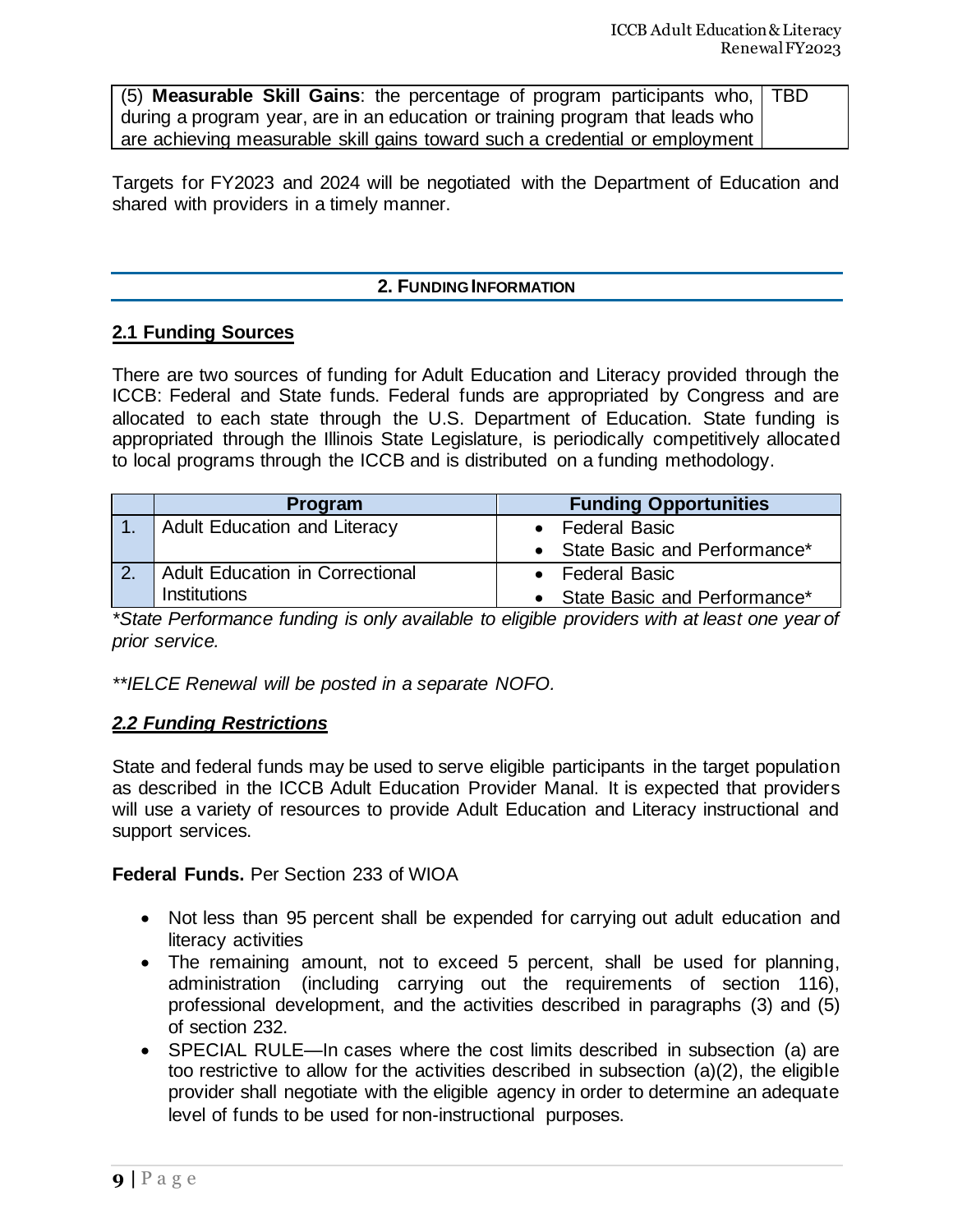• A minimum of 45% of the Federal Basic grant allocation must be spent on direct instruction. (**Illinois Requirement**)

**State Basic Funds.** ICCB Adult Education Provider Manual; Section 4: Administrative Cost Limitation indicates

- Programs will use their Negotiated Indirect Cost Rate or the De Minimus Rate of 10%.
- A minimum of 45% of State Basic funds must be spent on direct instruction. **(Illinois Requirement)**

## **State Performance Funds**

- There are no minimum or maximum expenditure requirements for these funds. All expenditures must be for approved Adult Education and Literacy activities and costs. Appropriate documentation of activities must be maintained. **(Illinois Requirement)**
- It is important to note that performance awards are based on outcomes from completed, finalized, and audited data from the previous three years. However, current providers in their first year of providing adult education services are not eligible for performance dollars until they have at least one year of completed, finalized, and audited data.

Funding each year is contingent upon availability of funds, demonstrated effectiveness in serving the target population, and ability to meet the grant requirements. Existing instructional and/or support activities may not be duplicated pursuant to Section 241(a) of WIOA in reference to supplement, not supplant services.

### *2.3 Funding Availability*

The *estimated* funding availability for FY2023 is described below. All are subject to change pending state and federal appropriations.

| <b>Funding Source</b>                                    | Estimated Funding Available for |
|----------------------------------------------------------|---------------------------------|
|                                                          | <b>FY2023</b>                   |
| Federal Basic (inclusive of funding for AEL              | \$20,880,490                    |
| and Correctional Education)                              |                                 |
| State Basic (inclusive of funding for AEL   \$22,651,000 |                                 |
| and Correctional Education)                              |                                 |
| <b>State Performance</b>                                 | \$11,236,700                    |
| <b>TOTAL</b>                                             | \$54,768,190                    |

# *2.4 Cash or In-kind Match*

The ICCB requires current providers to provide a cash or in-kind match at a minimum of 25% towards the provision of service under this grant. **(Illinois Requirement)** This match cannot be funds that are already used for matching on another grant.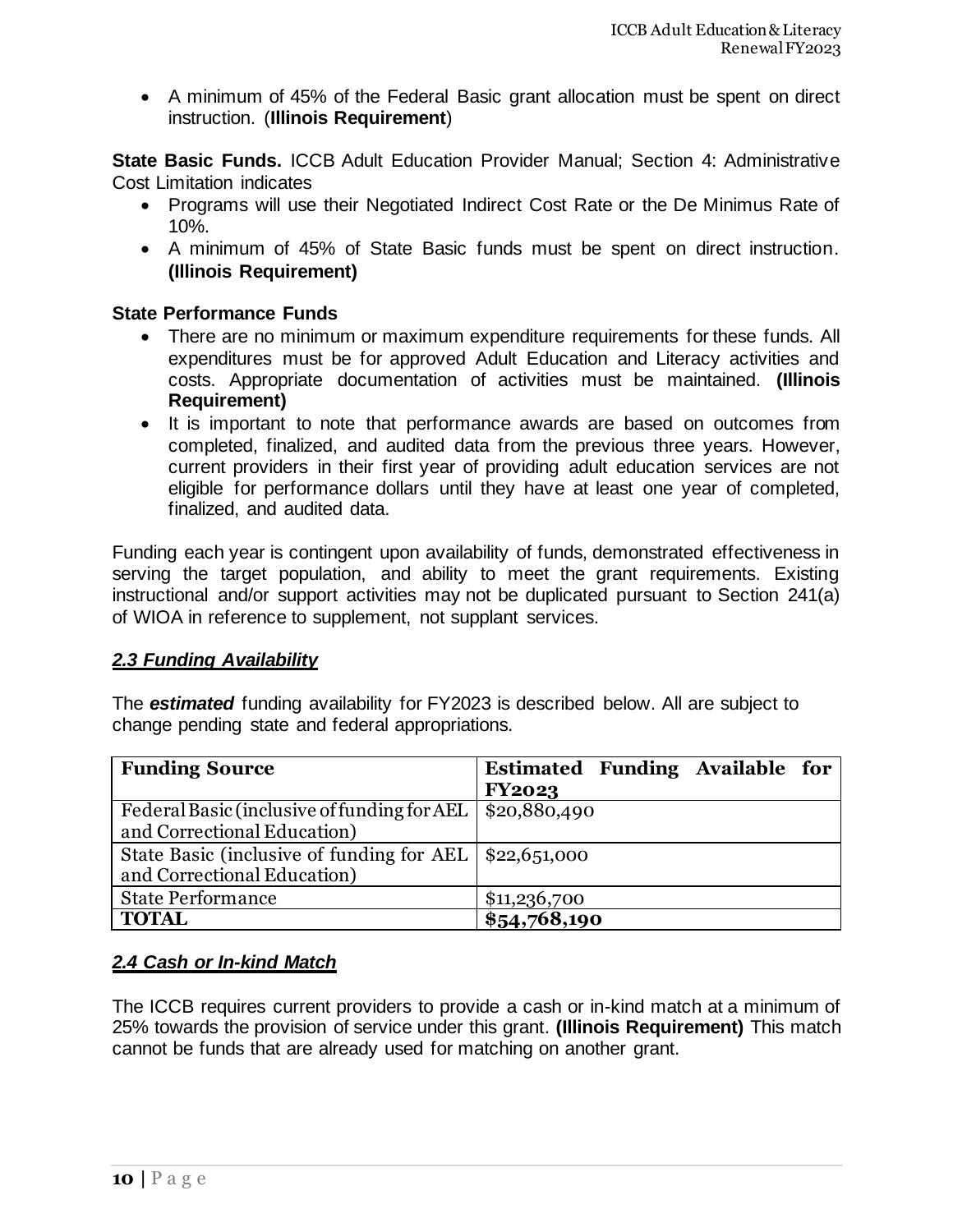# *2.5 Area Planning Council (APC) District Funding Estimate for FY23*

An index of need found at<http://www2.iccb.org/data/research-tools/district-census-data/> is used to prorate funds to each Area Planning Council based on their proportion of statewide need. These funds are then allocated to providers within their APC, (105 ILCS 405/2-4) a council established to ensure service integration within the boundaries of each community college district, based upon the defined target population.

This table incudes the estimate of funding allocations per APC for Federal Basic and State Basic funds. It does not include funding allocated for State Performance.

| <b>APC</b> | <b>Index of Need</b> | Proportion |               | <b>FY2023 Total Estimated Funding by APC</b> |
|------------|----------------------|------------|---------------|----------------------------------------------|
| 428        | 0.0178               | 0.0178     | $\frac{1}{2}$ | 774,860.52                                   |
| 501        | 0.0067               | 0.0068     | \$            | 296,326.17                                   |
| 502        | 0.0617               | 0.0628     | \$            | 2,735,463.40                                 |
| 503        | 0.0136               | 0.0139     | \$            | 604,549.06                                   |
| 504        | 0.0324               | 0.0330     | \$            | 1,437,165.82                                 |
| 505        | 0.0193               | 0.0197     | \$            | 856,564.77                                   |
| 506        | 0.0056               | 0.0057     | \$            | 246,700.68                                   |
| 507        | 0.0053               | 0.0054     | \$            | 233,605.90                                   |
| 508        | 0.3059               | 0.3115     | \$            | 13,559,413.42                                |
| 509        | 0.0377               | 0.0384     | \$            | 1,672,074.34                                 |
| 510        | 0.0224               | 0.0228     | \$            | 992,116.08                                   |
| 511        | 0.0276               | 0.0281     | \$            | 1,222,198.92                                 |
| 512        | 0.0339               | 0.0345     | \$            | 1,502,149.34                                 |
| 513        | 0.0088               | 0.0090     | \$            | 391,312.36                                   |
| 514        | 0.0171               | 0.0174     | \$            | 758,660.65                                   |
| 515        | 0.0130               | 0.0132     | \$            | 574,287.98                                   |
| 516        | 0.0308               | 0.0313     | \$            | 1,363,772.76                                 |
| 517        | 0.0118               | 0.0120     | \$            | 521,914.72                                   |
| 518        | 0.0063               | 0.0064     | \$            | 280,090.41                                   |
| 519        | 0.0048               | 0.0048     | \$            | 211,066.24                                   |
| 520        | 0.0081               | 0.0083     | \$            | 359,580.31                                   |
| 521        | 0.0060               | 0.0062     | \$            | 267,912.68                                   |
| 522        | 0.0231               | 0.0235     | \$            | 1,025,080.14                                 |
| 523        | 0.0071               | 0.0073     | \$            | 315,631.48                                   |
| 524        | 0.0316               | 0.0321     | \$            | 1,398,448.02                                 |
| 525        | 0.0379               | 0.0386     | \$            | 1,679,065.73                                 |
| 526        | 0.0181               | 0.0185     | \$            | 803,304.84                                   |
| 527        | 0.0257               | 0.0261     | \$            | 1,137,882.25                                 |
| 528        | 0.0123               | 0.0125     | \$            | 545,273.73                                   |
| 529        | 0.0071               | 0.0072     | \$            | 314,421.24                                   |
| 530        | 0.0098               | 0.0100     | \$            | 435,445.50                                   |
| 531        | 0.0048               | 0.0049     | \$            | 214,749.05                                   |
| 532        | 0.0497               | 0.0506     | \$            | 2,201,223.20                                 |
| 533        | 0.0036               | 0.0037     | \$            | 159,760.37                                   |
| 534        | 0.0046               | 0.0047     | \$            | 203,253.82                                   |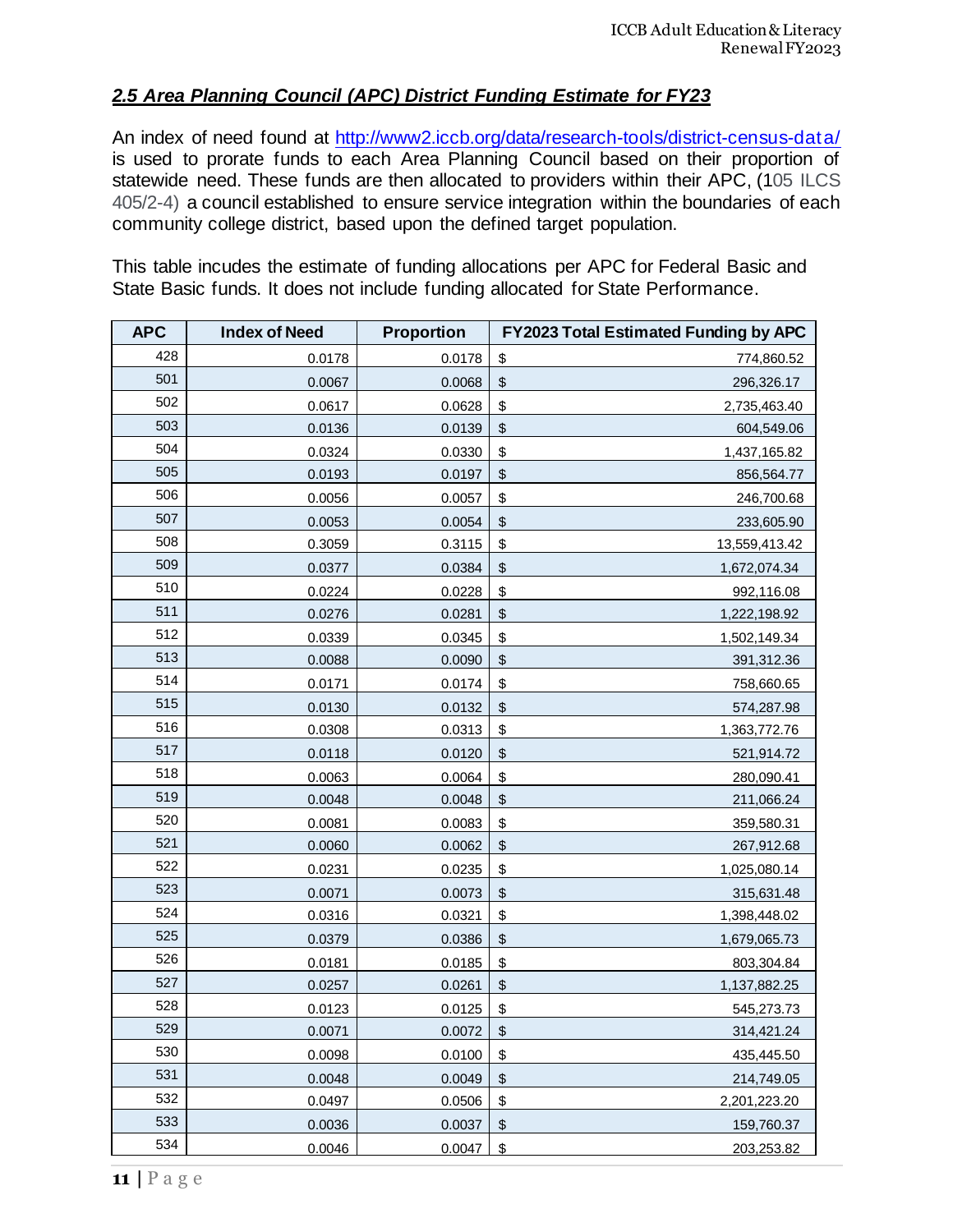| 535 | 0.0320 | 0.0326 | \$<br>1,419,296.98 |
|-----|--------|--------|--------------------|
| 536 | 0.0106 | 0.0108 | \$<br>468,214.39   |
| 537 | 0.0073 | 0.0074 | \$<br>324,013.64   |
| 539 | 0.0051 | 0.0052 | \$<br>226,769.27   |
| 540 | 0.0129 | 0.0132 | \$<br>572,730.33   |

## **3. ELIGIBILITY INFORMATION**

#### *3. Eligible Providers (34 CFR 463.23)*

To be considered for funding under this AEFLA Grant Renewal, an applicant of demonstrated effectiveness must have been funded in SFY2022 through the original Notice of Funding Opportunity.

#### **4. APPLICATION AND SUBMISSION INFORMATION**

#### *4.1 Grant Period and Pre-Application Processes*

Renewal of funding for year 2 (July 1, 2022 through June 30, 2023) and year 3 (July 1, 2023 through June 30, 2024) of the grant cycle are contingent upon state and federal allocations and the program's ability to meet the required services outlined in the AEL Provider Manual as well as the applicant's grant agreement.

NOTE: A program that did not meet the required services identified in the FY22 grant must submit a continuous improvement plan that targets the specific services not in compliance as a part of the continuation plan. Per the FY22 NOFO and Grant Agreement, programs were to serve150 NRS reportable learners, offer at least 1 Bridge Program and have at least 1 ICCB approved ICAPS by June 30, 2022.

The Pre-Application process is outlined below:

- (1) Email a Notice of Continuation for AEFLA programming to [iccb.submit.aelrfp@illinois.gov](mailto:iccb.submit.aelrfp@illinois.gov) by April 29, 2022.
- (2) Complete the pre-qualification under Grant Accountability and Transparency Act portal. <https://grants.illinois.gov/portal/>
- (3) Submit all required Renewal Documents to [iccb.submit.aelrfp@illinois.gov](mailto:iccb.submit.aelrfp@illinois.gov) by the due date.
- (4) Meet all deadlines and other elements as specified.
- (5) Meet all eligibility requirements.

All grantees are subject to Risk-Based Monitoring as determined by Internal Control Questionnaire responses. You must complete the following by May 26, 2022.

- Programmatic Risk Assessment at<https://form.jotform.com/81303855791158>
- Internal Control Questionnaire (ICQ) <https://grants.illinois.gov/portal/>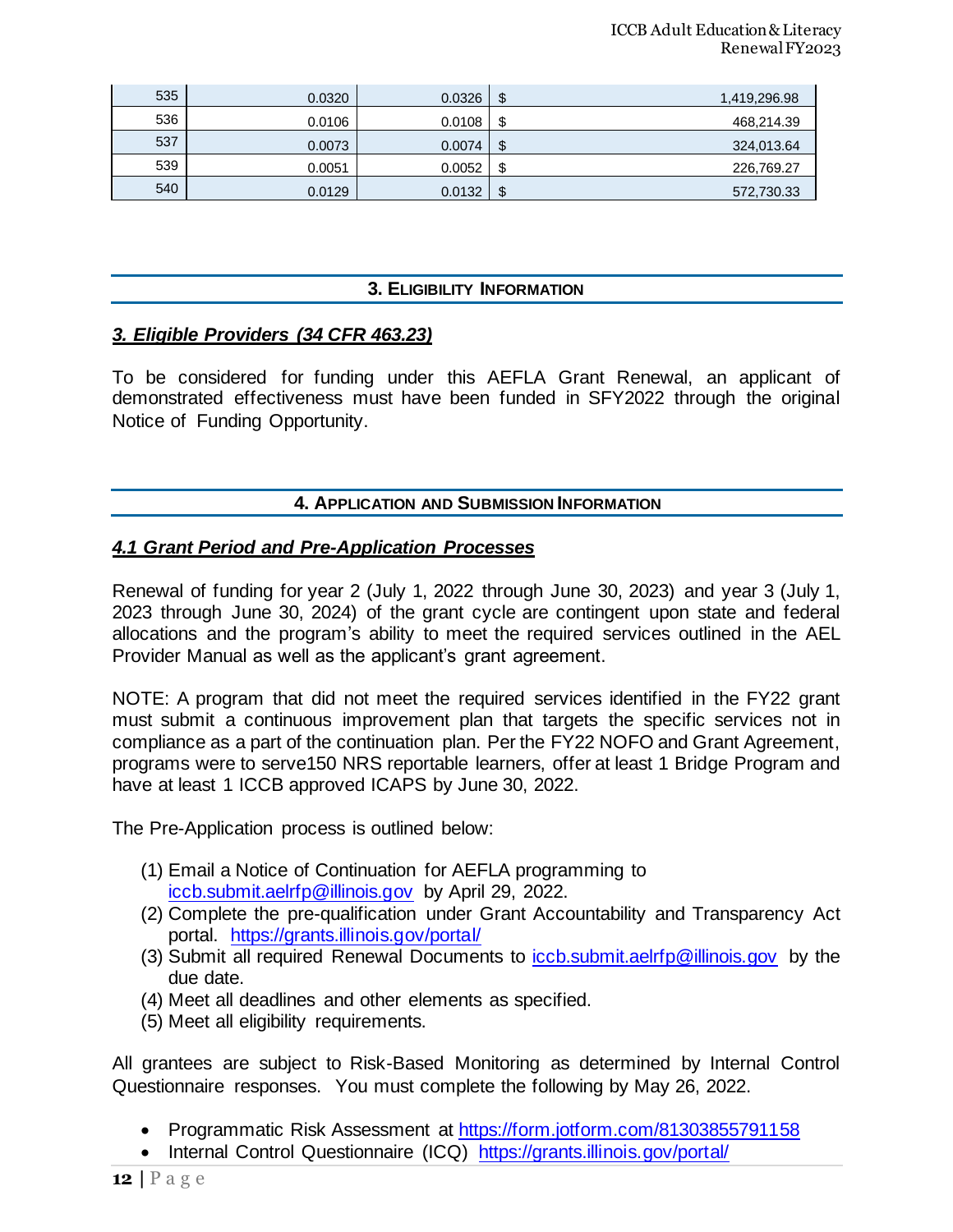# *4.2 Application Requirements and Expectations*

A webinar providing applicants with information is scheduled for May 4, 2022 at 10:00 a.m.

## **AEFLA Continuation Plan Informational Meeting**

Time: May 4, 2022 10:00 AM Central Time (US and Canada)

Registration is not required. Join the Zoom Meeting at <https://siue.zoom.us/j/93336895265>

Meeting ID: 933 3689 5265

It is recommended you test your connection to Zoom, including your microphone and camera settings (if applicable), at least 24 hours in advance of the meeting. Copy and paste this URL into your browser to test your system:<https://zoom.us/test>

Identified below are the requirements and expectations for eligible applicants under this Renewal. Each requirement and expectation have been integrated into the Application Narrative per CFR 463.22.

Renewal applications must include:

**(a)** Each eligible provider must submit a revised narrative ensuring the information and assurances listed below are included:

**(1)** A description of how funds awarded under this [title](https://www.law.cornell.edu/definitions/index.php?width=840&height=800&iframe=true&def_id=7f038da55a9599090c514cb48c8ece4b&term_occur=999&term_src=Title:34:Subtitle:B:Chapter:IV:Part:463:Subpart:C:463.22) will be spent consistent with the requirements of [title](https://www.law.cornell.edu/definitions/index.php?width=840&height=800&iframe=true&def_id=7f038da55a9599090c514cb48c8ece4b&term_occur=999&term_src=Title:34:Subtitle:B:Chapter:IV:Part:463:Subpart:C:463.22) II of AEFLA;

**(2)** A description of any cooperative arrangements the eligible provider has with other agencies, institutions, or organizations for the delivery of adult education and literacy activities;

**(3)** A description of how the eligible provider will provide services in alignment with the local workforce development plan, including how such provider will promote [concurrent enrollment](https://www.law.cornell.edu/definitions/index.php?width=840&height=800&iframe=true&def_id=649fa695d377467f4ff49e30a22b6fcf&term_occur=999&term_src=Title:34:Subtitle:B:Chapter:IV:Part:463:Subpart:C:463.22) in programs and activities under [title](https://www.law.cornell.edu/definitions/index.php?width=840&height=800&iframe=true&def_id=7f038da55a9599090c514cb48c8ece4b&term_occur=999&term_src=Title:34:Subtitle:B:Chapter:IV:Part:463:Subpart:C:463.22) I, as appropriate;

**(4)** A description of how the eligible provider will meet the [State-](https://www.law.cornell.edu/definitions/index.php?width=840&height=800&iframe=true&def_id=ab08a84ec695c60b0e66ecc4d0f3096d&term_occur=999&term_src=Title:34:Subtitle:B:Chapter:IV:Part:463:Subpart:C:463.22)adjusted levels of performance for the primary indicators of performance identified in the [State'](https://www.law.cornell.edu/definitions/index.php?width=840&height=800&iframe=true&def_id=ab08a84ec695c60b0e66ecc4d0f3096d&term_occur=999&term_src=Title:34:Subtitle:B:Chapter:IV:Part:463:Subpart:C:463.22)s Unified or Combined [State](https://www.law.cornell.edu/definitions/index.php?width=840&height=800&iframe=true&def_id=ab08a84ec695c60b0e66ecc4d0f3096d&term_occur=999&term_src=Title:34:Subtitle:B:Chapter:IV:Part:463:Subpart:C:463.22) Plan, including how such provider will collect data to report on such performance indicators;

**(5)** A description of how the eligible provider will fulfill, as appropriate, required onestop partner responsibilities to -

**(i)** Provide access through the one-stop delivery system to adult education and literacy activities;

**(ii)** Use a portion of the funds made available under the [Act](https://www.law.cornell.edu/definitions/index.php?width=840&height=800&iframe=true&def_id=6af5c03156abdeca3e8459fb8a369c57&term_occur=999&term_src=Title:34:Subtitle:B:Chapter:IV:Part:463:Subpart:C:463.22) to maintain the onestop delivery system, including payment of the infrastructure costs for the one-stop centers, in accordance with the methods agreed upon by the Local Board and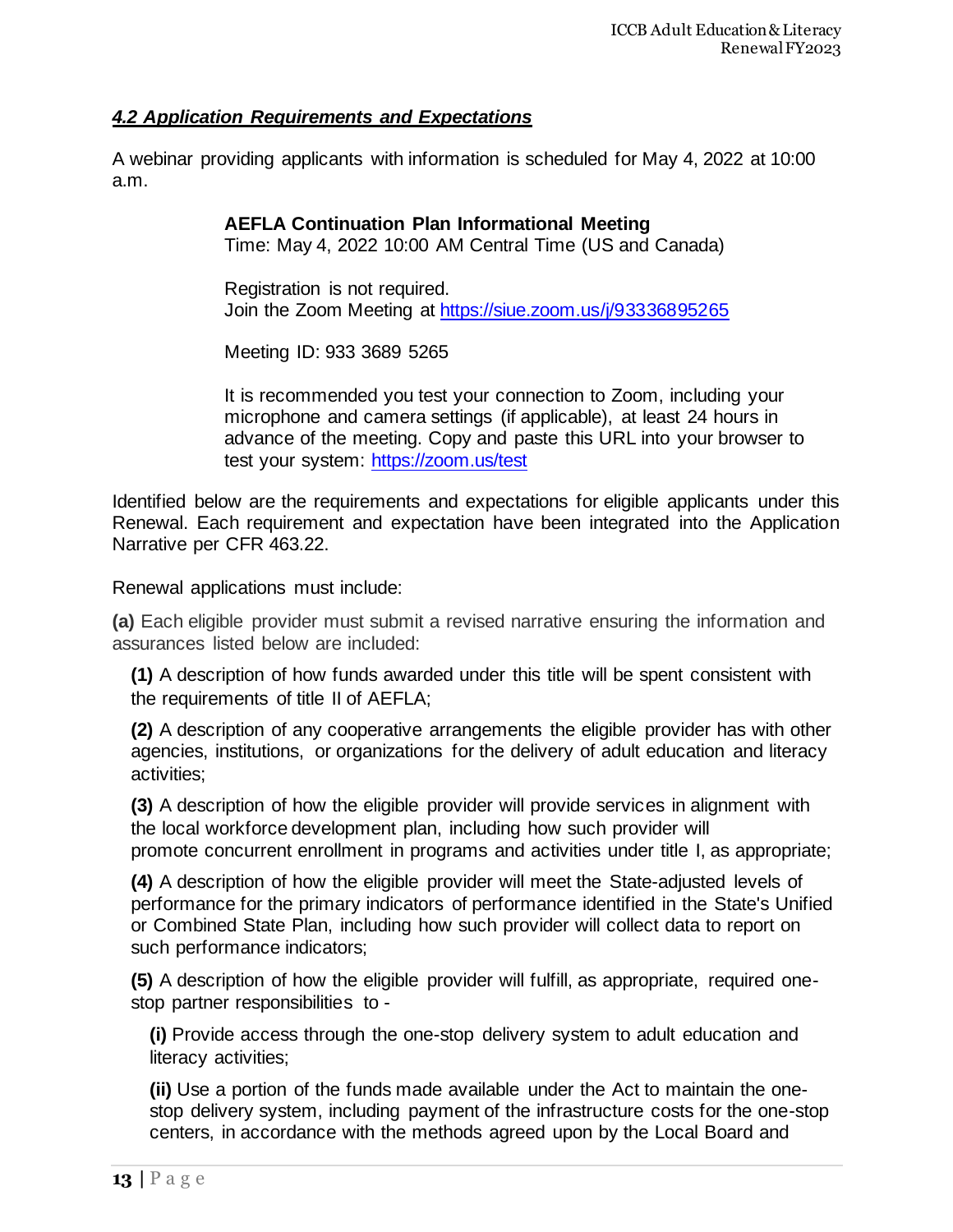described in the memorandum of understanding or the determination of the Governor regarding [State](https://www.law.cornell.edu/definitions/index.php?width=840&height=800&iframe=true&def_id=ab08a84ec695c60b0e66ecc4d0f3096d&term_occur=999&term_src=Title:34:Subtitle:B:Chapter:IV:Part:463:Subpart:C:463.22) one-stop infrastructure funding;

**(iii)** Enter into a local memorandum of understanding with the Local Board, relating to the operations of the one-stop system;

**(iv)** Participate in the operation of the one-stop system consistent with the terms of the memorandum of understanding, and the requirements of the [Act;](https://www.law.cornell.edu/definitions/index.php?width=840&height=800&iframe=true&def_id=6af5c03156abdeca3e8459fb8a369c57&term_occur=999&term_src=Title:34:Subtitle:B:Chapter:IV:Part:463:Subpart:C:463.22) and

**(v)** Provide representation to the local board;

**(6)** A description of how the eligible provider will provide services in a manner that meets the needs of eligible individuals;

**(7)** Information that addresses the 13 considerations listed in [§ 463.20;](https://www.law.cornell.edu/cfr/text/34/463.20) and the Illinois specific consideration identified in the Illinois State Unified Plan.

**(8)** Documentation of the activities required by [§ 463.21\(b\).](https://www.law.cornell.edu/cfr/text/34/463.21#b)

Each eligible provider seeking a grant or contract must submit a revision of their original Grant Narrative application, an updated work plan for the Renewal Year, and a budget.

# *4.3 Application Package*

The application must be completed in its entirety including all applicable attachments.

- **Cover Page** Applicants must record the FY 2023 allocation, matching funds, and estimated number of students that will be served in addition to the contact information for all appropriate staff.
- **Consortium Signature Page (if applicable)** For programs funded as a consortium in the competition, consortium partners must also sign the signature page during the continuation.
- **Uniform Grant Budget(s)** Applicants must record the FY23 allocation under the appropriate line item listed on the attachment. The budget should include FY23 requested amount only. Additionally, the applicant must identify the 25% required Match funds.
- **Grant Narrative** Revisions on the original submission. The full grant narrative requirements meet the requirements under CFR 463.22 and AEFLA Program Considerations.
	- o Grant Narrative revisions are outlined in the Narrative Explanation Document. You are required to use your original grant narrative and use either red font or tracked changes to update your narrative to reflect changes and updates for FY23.
	- o *If directions are not followed, you will receive your application back and have a limited time to update the document in its correct format.*
	- o *Renewal for the IELCE Funding will come in a separate process.*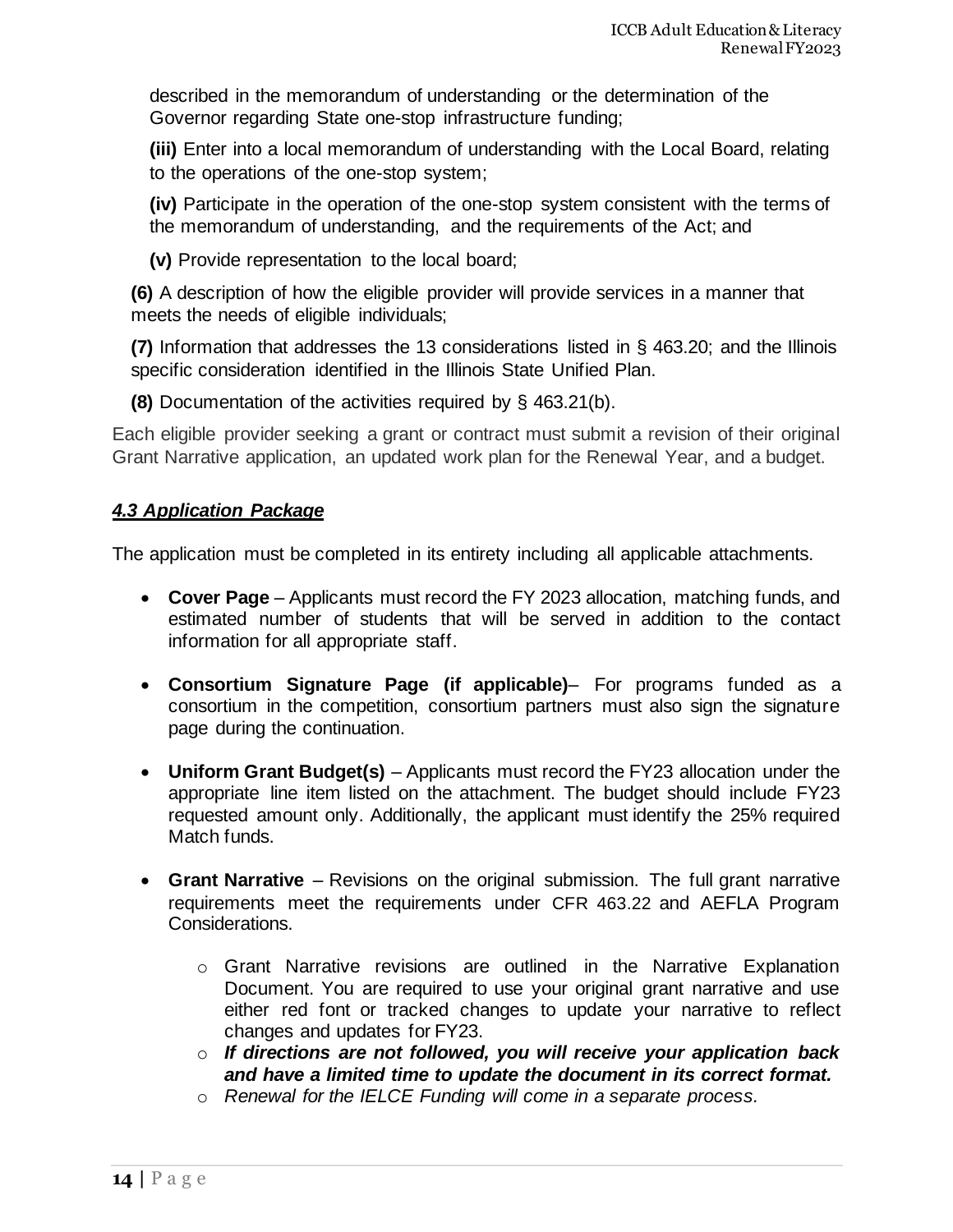- **Work Plan** The Work Plan will detail all activities to occur during the fiscal year with associated timelines, goals, and responsible parties.
	- o A detailed work plan must be submitted for the Adult Education and Literacy Activities (Section 231) and Adult Education in Correctional Institutions (Section 225).
- **Other Attachments** Submit updated documents **only if there have been changes from the FY2022 Competitive Submission.** 
	- o Evidence of Not-for-Profit Status for Private Not-for-Profit Organizations, if applicable
	- o Proof of adequate liability insurance
	- o List of Current Board Members

**Application Deadline:** Submission method – Submit all required documents by June 10, 2022 no later than 5:00 p.m. to [ICCB.submit.aelrfp@illinois.gov.](mailto:ICCB.submit.aelrfp@illinois.gov) The subject line should read: [Program Name] AEFLA FY2023 Renewal.

## **Late submissions will not be accepted.**

# **5. APPLICATION DIRECTIONS AND REVIEW PROCESS**

The Illinois Community College Board will review the submissions that meet the criteria as prescribed in the Renewal Plans. Plans will be reviewed by ICCB Adult Education and Workforce staff.

# *5.1 Application Directions*

All Grantees:

- Must submit all required information to be eligible for funding.
- Must register through the State of Illinois General Accountability and Transparency Act portal: <https://grants.illinois.gov/portal/>
- Must include a Unique Entity Identifier (UEI) or show proof of registration
- Submit the documents listed below if there have been any changes from FY22.
	- o Must provide evidence of incorporation as applicable.
	- o Must provide evidence of IRS not-for-profit status (Section 501(c)(3) of the Internal Revenue Code (Only private not-for-profit organizations must provide the Evidence of Not-for-Profit Status.)
	- o Must provide a list of current board members including name, address, telephone numbers, and e-mail addresses.
	- o Must submit proof of adequate liability insurance.
- Must adhere to the General Assurances and Terms of Grant as outlined in this application.

# *5.2 Renewal Review Process*

Review Process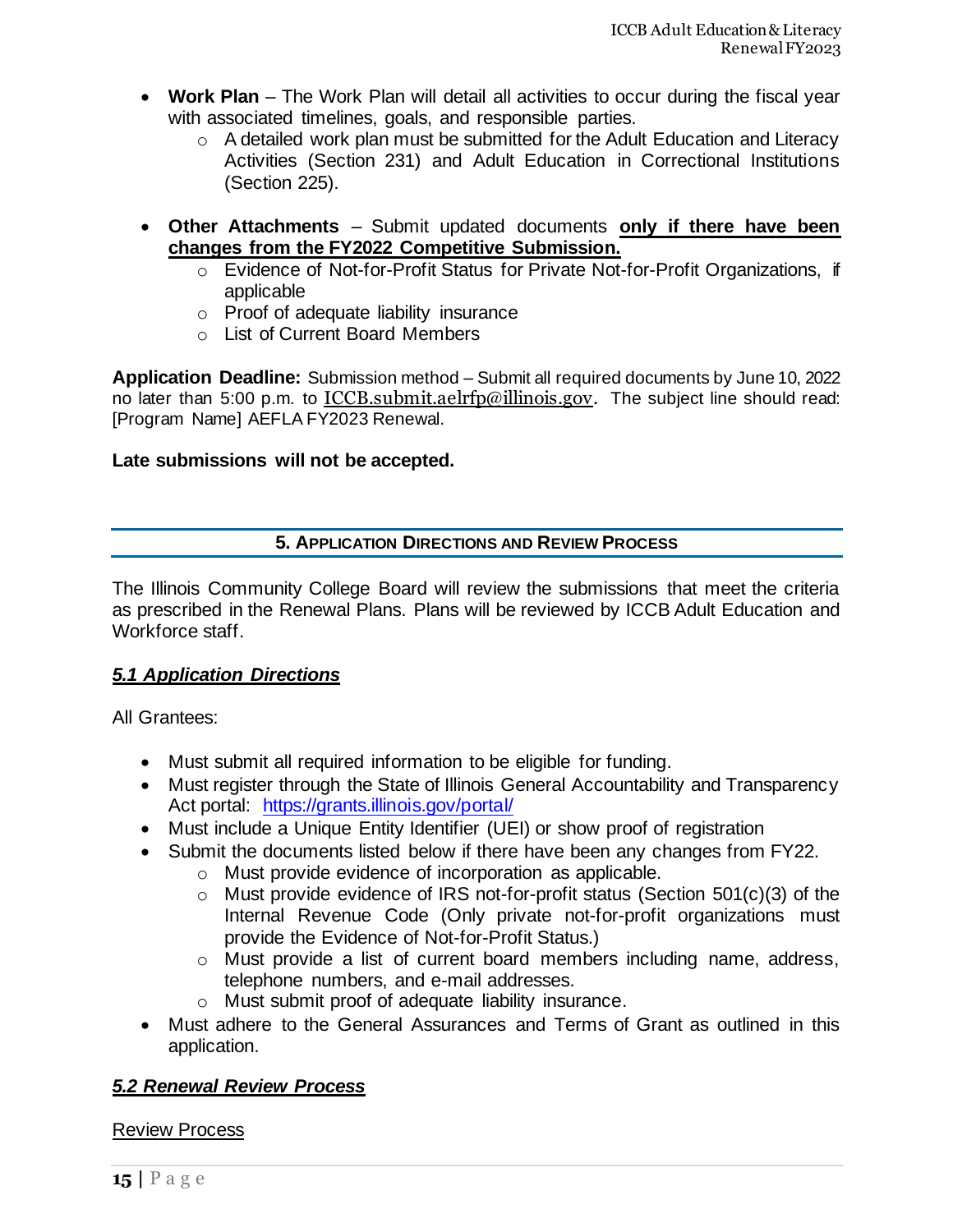• ICCB staff will review proposed updates to the Original Grant Narrative and the Work Plan. Feedback and instructions on required changes will be provided by the ICCB Adult Education Staff.

#### **6. AWARD ADMINISTRATION, MONITORING, AND DATA INFORMATION**

#### *6.1 Award Administration*

1) An award shall be made pursuant to a written determination based on the evaluation criteria set forth in the FY2022 NOSA, submission of the required documents, and all GATA prerequisites addressed in the Application Directions.

2) A Notice of State Award (NOSA) will be issued to the AEFLA Funded Programs that have successfully completed all grant award requirements. Based on the NOSA, the Merit Based finalist is positioned to make an informed decision to accept the grant award.

3) Upon acceptance of the grant award, announcement of the grant award shall be published by the awarding agency to Grants.Illinois.gov.

### *6.2 Monitoring*

All funded programs will be reviewed either on-site or by desk review to ensure compliance with federal, state, and ICCB policies, regulations, and procedures. Each applicant must complete a risk assessment through the State of Illinois Grant Accountability and Transparency Act (GATA) portal. This assessment will determine risk condition as outline in GATA. The GATA requirements are posted at [https://www.illinois.gov/sites/gata/Pages/default.aspx.](https://www.illinois.gov/sites/gata/Pages/default.aspx) 

Programs are expected to meet all FY22 performance targets as established by the ICCB. Programs will be closely monitored in order to assist struggling programs to improve National Reporting System performance at both the program and state level.

When examining program performance, it is expected that, at a minimum, programs will meet the state targets for level completion rates for Education Functioning Levels. The ICCB will specifically look at the number of NRS reportable students and, of that number, the overall percentage of students obtaining a level gain as determined by post-testing conducted within test publisher guidelines. Students pre-testing at and classified as ASE High students are excluded from this calculation.

### *6.3 Data Collection, Reporting, and Accountability*

**Data Collection.** The Data and Information Systems Illinois (DAISI) will be used by **all** Illinois Adult Education and Literacy providers to electronically track and report student data. Using the data in the ICCB Data Management System, programs will be required to submit quarterly reports.

All funded programs will submit all required reports as indicated in the ICCB AEL Provider Manual.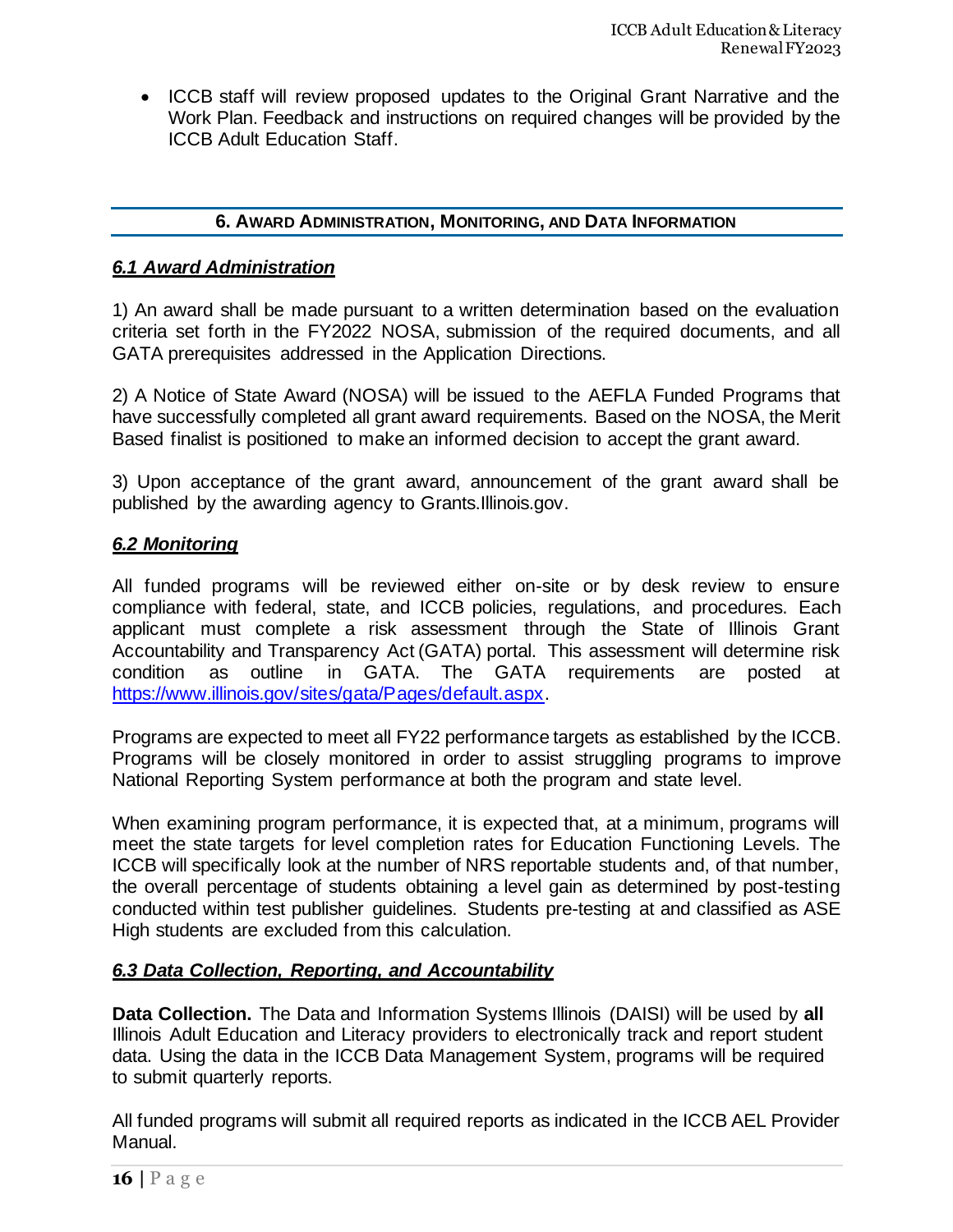Quarterly expenditure and performance reporting will use the following schedule of each fiscal year of the AEFLA Grant:

| Quarter                  | <b>Period of Performance</b>     | <b>Report Due Date</b> |
|--------------------------|----------------------------------|------------------------|
| Quarter 1                | July $1 -$ September 30          | October 30             |
| Quarter 2                | October 1 – December 31          | January 30             |
| Quarter 3                | January 1 - March 31             | April 30               |
| Quarter 4                | April $1 -$ June 30              | July 30                |
| Final Expenditure Report | July 1, $2021 -$ June 30, $2023$ | August 30, 2023        |

These reports should be submitted electronically to **iccb.grantpayments@illinois.gov**

Each funded provider will be expected to meet all performance outcomes and activities performed under this grant.

All funded providers will be required to submit either a hard copy or an electronic copy of an external state grant compliance audit no later than December 31st of the next fiscal year. The Federal audit of Adult Education and Literacy funds shall be completed and submitted within the earlier of 30 days after receipt of the auditor's report(s) or nine months after the end of the audit period. However, the ICCB strongly encourages early completion and submission.

External audit costs are allowable costs under the General Administration function. Refer to the current Provider Manual for audit guidelines. These rules are subject to change. See the General Assurance for Terms of the Grant section of this grant.

### *6.4 Terms of the Grant*

- (1) Programs may be asked to clarify or revise certain aspects of their proposals. Grantees will receive an award letter from the Illinois Community College Board that specifies the amount of the award(s) and sign a grant agreement detailing terms of the grant.
- (2) Successful applicants will assure that they possess legal authority to enter into a grant agreement with the ICCB and, by doing so, will certify that they are in compliance with applicable State and Federal rules and regulations as stipulated in the grant agreement. False assurances or certifications will cause the grant to be voided.
- (3) Programs will submit request for payment of Federal funds to the Budget and Operations Office of the ICCB on an as-needed basis. State funds will be allocated on a scheduled basis. Federal funds must be requested and must be dispersed by the program within 30 days of receipt. Payments may be stopped or reduced if the funded provider fails to meet the conditions of the grant as listed in the grant agreement, this AEL FY2020 Continuation Plan, federal law, state law, and ICCB policy and procedures.
- (4) All state and federal funds shall be subject to the Illinois Grant Funds Recovery Act (30 ILCS 705), the Grant Accountability and Transparency Act (30 ILCS 708) and applicable federal regulations (2 CFR 200, the Uniform Guidance for Federal Awards).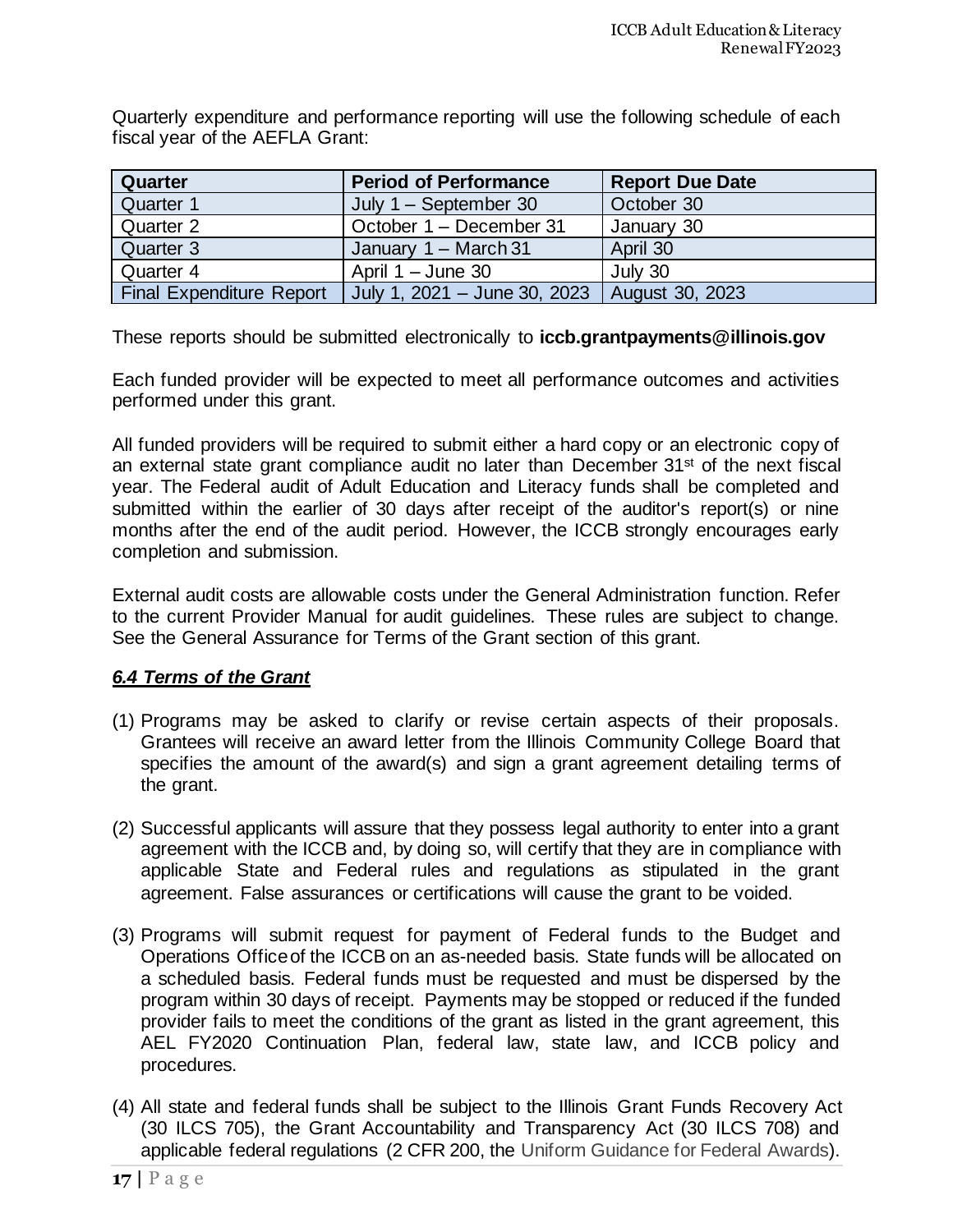All funds granted for the operation of this program must be used exclusively for the purposes stated in the approved proposal and must be expended in accordance with the approved budget and the grantee's policies and procedures related to such expenditures. Funds may only be expended for activities occurring during the grant period.

- (5) These funds may not be used to support HSE Testing Administration or to pay for test taker testing fees. This is not an allowable cost.
- (6) Funded programs are subject to the provisions of Section 511 of P.L. 101-166 (the Stevens Amendment) due to the use of federal funds for the programs. All announcements and other materials publicizing the programs must include within the content a statement as to the amount and proportion of Federal funding involved.
- (7) Funded providers may enter into a sub-grantee agreement with another eligible entity which is not already funded to provide additional services to support the adult education population served. However, all program responsibilities are to be retained by the funded program to ensure compliance with the terms and conditions of the grant. All sub-grantees must be listed on the Proposed Sub Grantee's Attachment and all information required on the Proposed Sub Grantee's Attachment must be filled out completely. The ICCB reserves the right to review and approve all sub-grantee agreements.
- (8) All providers subject to Subpart F of the Uniform Guidance for Federal Awards must submit one copy of the audit to the ICCB. Providers not subject to Subpart F of the Uniform Guidance for Federal Awards must submit a grant specific audit according to the U.S. Government Accounting Office (GAO) also known as the Government Auditing Standards (The Yellow Book). One copy should be provided to the attention of Adult Education, Program Compliance. A grant-specific audit will, at a minimum, include an audit opinion; a compliance report or an additional paragraph in the audit opinion which provides positive assurance of compliance with rules, regulations, state and federal law and the ICCB Adult Education and Literacy expenditure requirements; a balance sheet; a statement of revenues and expenses; and relevant notes to the financials.

### **7. CONTACT INFORMATION**

**Dr. Kathy Olesen-Tracey** Senior Director for Adult Education and Literacy / State Director for AEFLA **Illinois Community College Board** 401 E. Capitol Avenue Springfield, IL 62701 **Telephone:** 217-557-2740 **Fax:** 217-558-6700 **Email:** [Kathy.olesen-tracey@illinois.gov](mailto:Kathy.olesen-tracey@illinois.gov)